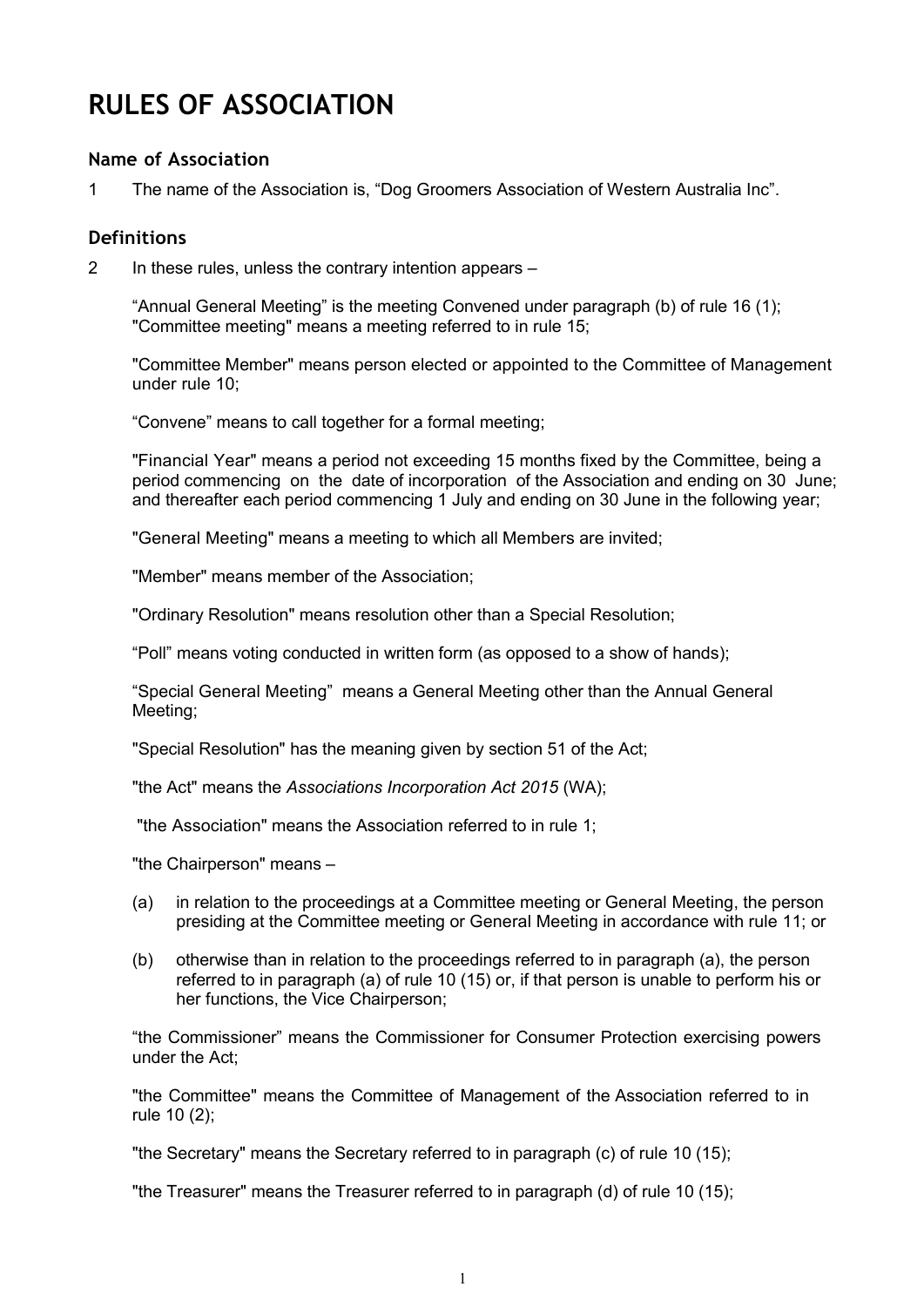"the Vice-Chairperson" means the Vice-Chairperson referred to in paragraph (b) of rule 10 (15).

# **Objects of Association**

- 3 (1) The objects of the Association are
	- (a) continually improve the standards of companion animal grooming;
	- (b) support ongoing professional advancement of ourselves and the companion animal grooming industry;
	- (c) encourage responsible pet ownership and educate pet owners; and
	- (d) encourage and practice humane animal care.
	- (2) The property and income of the Association must be applied solely towards the promotion of the objects or purposes of the Association and no part of that property or income may be paid or otherwise distributed, directly or indirectly, to any Member of the Association, except in good faith in the promotion of those objects or purposes.

#### **Powers of Association**

- 4 The powers conferred on the Association are the same as those conferred by section 14 of the Act, so that subject to the Act and any additions, exclusions or modifications inserted below, the Association may do all things necessary or convenient for carrying out its objects and purposes, and in particular, may –
	- (a) acquire, hold, deal with, and dispose of any real or personal property;
	- (b) open and operate bank accounts;
	- (c) invest its money
		- (i) in any security in which trust monies may lawfully be invested; or
		- (ii) in any other manner authorised by the rules of the Association;
	- (d) borrow money upon such terms and conditions as the Association thinks fit;
	- (e) give such security for the discharge of liabilities incurred by the Association as the Association thinks fit;
	- (f) appoint agents to transact any business of the Association on its behalf;
	- (g) enter into any other contract it considers necessary or desirable; and
	- (h) may act as trustee and accept and hold real and personal property upon trust, but does not have power to do any act or thing as a trustee that, if done otherwise than as a trustee, would contravene this Act or the rules of the Association.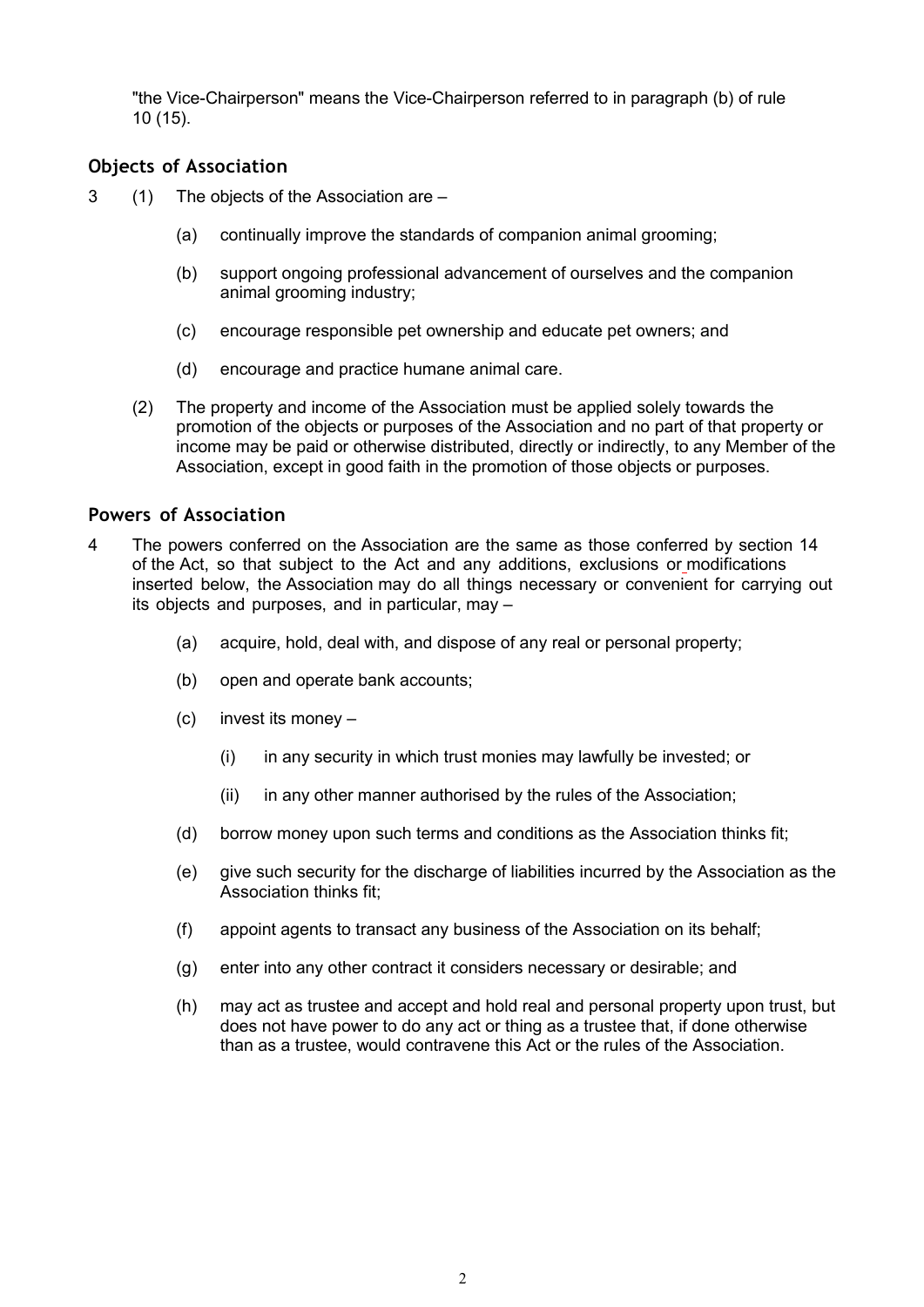# **Qualifications for membership of Association**

- 5 (1) Membership of the Association is open to any person who works in or is studying or training to work in the Dog Grooming Industry.
	- (2) A person who wishes to become a Member must
		- (a) apply for membership to the Committee in writing-
			- (i) signed by that person and by both of the Members referred to in paragraph (b); and
			- (ii) in such form as the Committee from time to time directs; and
		- (b) be proposed by one Member and seconded by another Member.
	- (3) Any application for membership will only be accepted where the prospective Member agrees in writing to comply with Code for Professional Conduct and the disciplinary and Disputes Resolution Procedures set out therein.
	- (4) The Committee Members must consider each application made under sub-rule (2) at a Committee meeting and must at the Committee meeting or the next Committee meeting accept or reject that application.
	- (5) An applicant whose application for membership of the Association is rejected under sub-rule (4) must, if he or she wishes to appeal against that decision, give notice to the Secretary of his or her intention to do so within a period of 14 days from the date he or she is advised of the rejection.
	- (6) When notice is given under sub-rule (5), the Association in a General Meeting no later than the next Annual General Meeting, must either confirm or set aside the decision of the Committee to reject the application, after having afforded the applicant who gave that notice a reasonable opportunity to be heard by, or to make representations in writing to, the Association in the General Meeting.
	- (7) An applicant for membership of the Association becomes a Member when
		- (a) the Committee accepts the application; and
		- (b) the applicant pays any membership fees payable to the Association under rule 7.

# **Register of Members of Association**

- 6 (1) The Secretary, on behalf of the Association, must comply with section 53 of the Act by keeping and maintaining in an up to date condition a register of the Members of the Association and their postal, residential or email addresses and, upon the request of a Member of the Association, shall make the register available for the inspection of the Member and the Member may make a copy of or take an extract from the register but shall have no right to remove the register for that purpose.
	- (2) A Member who wishes to make a copy of, or take an extract from, the register of Members shall provide the Secretary with a statutory declaration setting out the purpose for which the copy or extract is required and declaring that the purpose is connected with the affairs of the Association.
	- (3) The register must be so kept and maintained at the Secretary's place of residence, or at such other place as the Members at a General Meeting decide.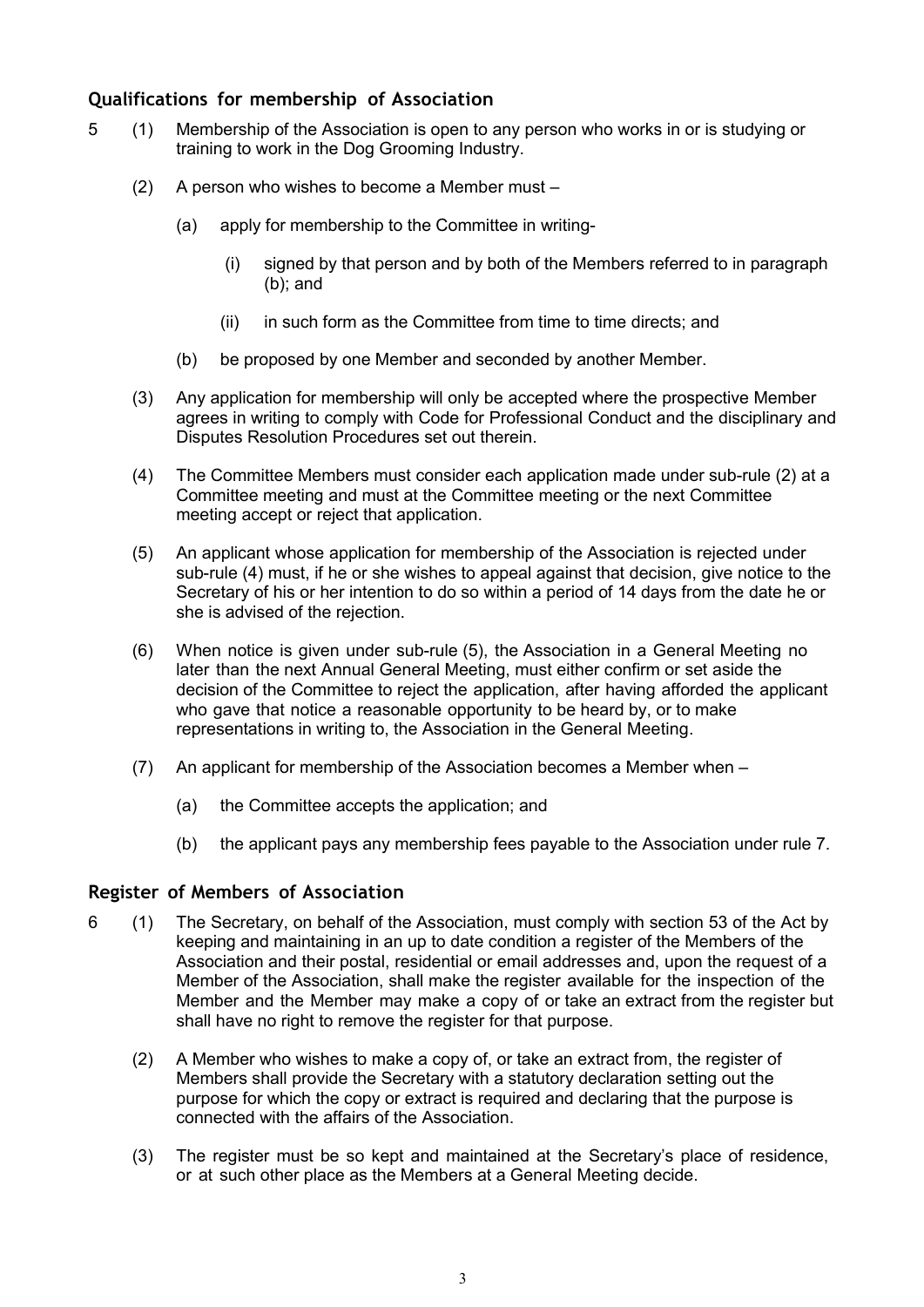(4) The Secretary must cause the name of a person who dies or who ceases to be a Member under rule 8 to be deleted from the register of Members referred to in sub-rule  $(1).$ 

# **Subscriptions of Members of Association**

- 7 (1) The Members may from time to time at a General Meeting determine the amount of the subscription to be paid by each Member.
	- (2) Each Member must pay to the Treasurer, annually on or before 1 July or such other date as the Committee from time to time determines, the amount of the subscription determined under sub-rule (1).
	- (3) Subject to sub-rule (4), a Member whose subscription is not paid within 1 month after the relevant date fixed by or under sub-rule (2) ceases on the expiry of that period to be a Member, unless the Committee decides otherwise.
	- (4) A person exercises all the rights and obligations of a Member for the purposes of these rules if his or her subscription is paid on or before the relevant date fixed by or under sub-rule (2) or within 1 month thereafter, or such other time as the Committee allows.

# **Termination of membership of the Association**

- 8 Membership of the Association may be terminated upon
	- (a) receipt by the Secretary or another Committee Member of a notice in writing from a Member of his or her resignation from the Association. Such person remains liable to pay to the Association the amount of any subscription due and payable by that person to the Association but unpaid at the date of termination; or
	- (b) non-payment by a Member of his or her subscription within 1 month of the date fixed by the Committee for subscriptions to be paid, unless the Committee decides otherwise in accordance with rule 7 (3); or
	- (c) expulsion of a Member in accordance with rule 9.

# **Suspension or expulsion of Members of Association**

- 9 (1) For the purposes of exercising its powers under this Rule, the Committee will
	- (a) Adopt a Code for Professional Conduct setting out the Professional and Ethical Standards that Members must meet, and containing Disciplinary and Dispute Resolution Procedures to allow for proper investigation and consideration of alleged breaches of standards.
	- (b) Establish a Professional Standards Panel to undertake the Disciplinary and Dispute Resolution Procedures set out in the Code for Professional Conduct. The Professional Standards Panel shall consist of 3 Members of the Association, appointed by the Committee from time to time. If a Member of the Professional Standards Panel believes that they may have a conflict of interest in dealing with any particular matter, they must inform the Committee immediately. The Committee will then appoint a replacement Panel member for the purposes of that matter only.
	- (2) Any matter coming to the attention of the Association concerning a potential breach of the Code shall be referred to the Committee, which will inform the Professional Standards Panel and direct the Panel to carry out an investigation in accordance with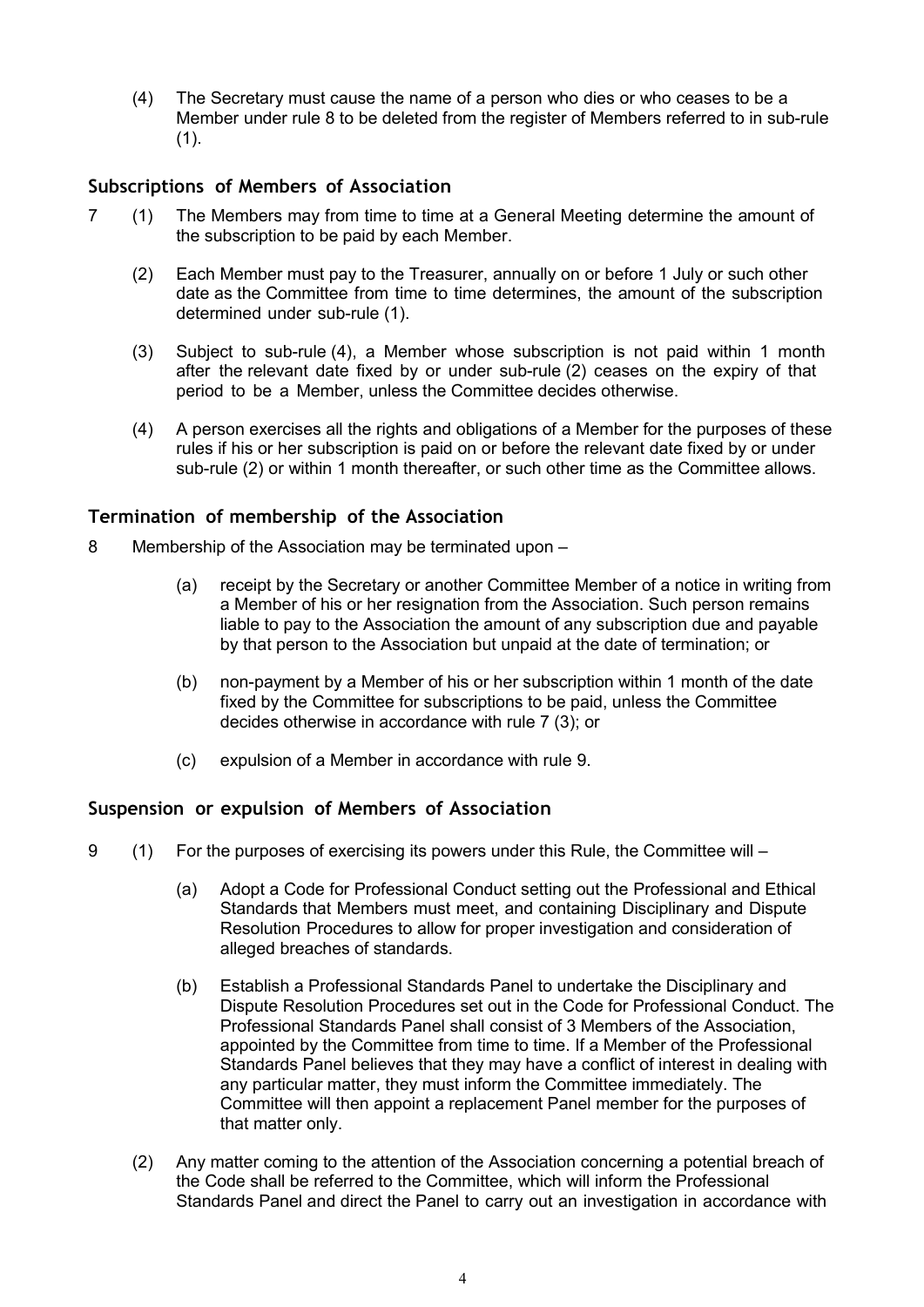the Code for Professional Conduct and report its findings and recommendations to the Committee.

- (3) Upon receiving the findings and recommendations of the Professional Standards Panel the Committee may proceed to impose sanctions or take other action as set out in this Rule.
- (4) All parties involved in matters dealt with under this rule shall bear their own costs. If the Committee considers that a Member should be suspended or expelled from membership of the Association because his or her conduct is detrimental to the interests of the Association, the Committee must communicate, either orally or in writing, to the Member –
	- (a) notice of the proposed suspension or expulsion and of the time, date and place of the Committee meeting at which the question of that suspension or expulsion will be decided; and
	- (b) particulars of that conduct,

not less than 30 days before the date of the Committee meeting referred to in paragraph (a).

- (5) At the Committee meeting referred to in a notice communicated under sub-rule (4), the Committee may, having afforded the Member concerned a reasonable opportunity to be heard by, or to make representations in writing to, the Committee, suspend or expel or decline to suspend or expel that Member from membership of the Association and must, forthwith after deciding whether or not to suspend or expel that Member, communicate that decision in writing to that Member.
- (6) Subject to sub-rule (8), a Member has his or her membership suspended or ceases to be a Member 14 days after the day on which the decision to suspend or expel a Member is communicated to him or her under sub-rule (5).
- (7) A Member who is suspended or expelled under sub-rule (5) must, if he or she wishes to appeal against that suspension or expulsion, give notice to the Secretary of his or her intention to do so within the period of 14 days referred to in sub-rule (6).
- (8) When notice is given under sub-rule  $(7)$ 
	- (a) the Association in a General Meeting, must either confirm or set aside the decision of the Committee to suspend or expel the Member, after having afforded the Member who gave that notice a reasonable opportunity to be heard by, or to make representations in writing to, the Association in the General Meeting; and
	- (b) the Member who gave that notice is not suspended or does not cease to be a Member unless and until the decision of the Committee to suspend or expel him or her is confirmed under this sub-rule.

#### **Committee of Management**

- 10 (1) For the purposes of this rule, "Independent Member" means a Member of the Association who does not have any interest in a firm that is –
	- (a) involved in the Dog Grooming industry; and
	- (b) has more than 15 employees.

For these purposes, an interest includes, but is not necessarily limited to –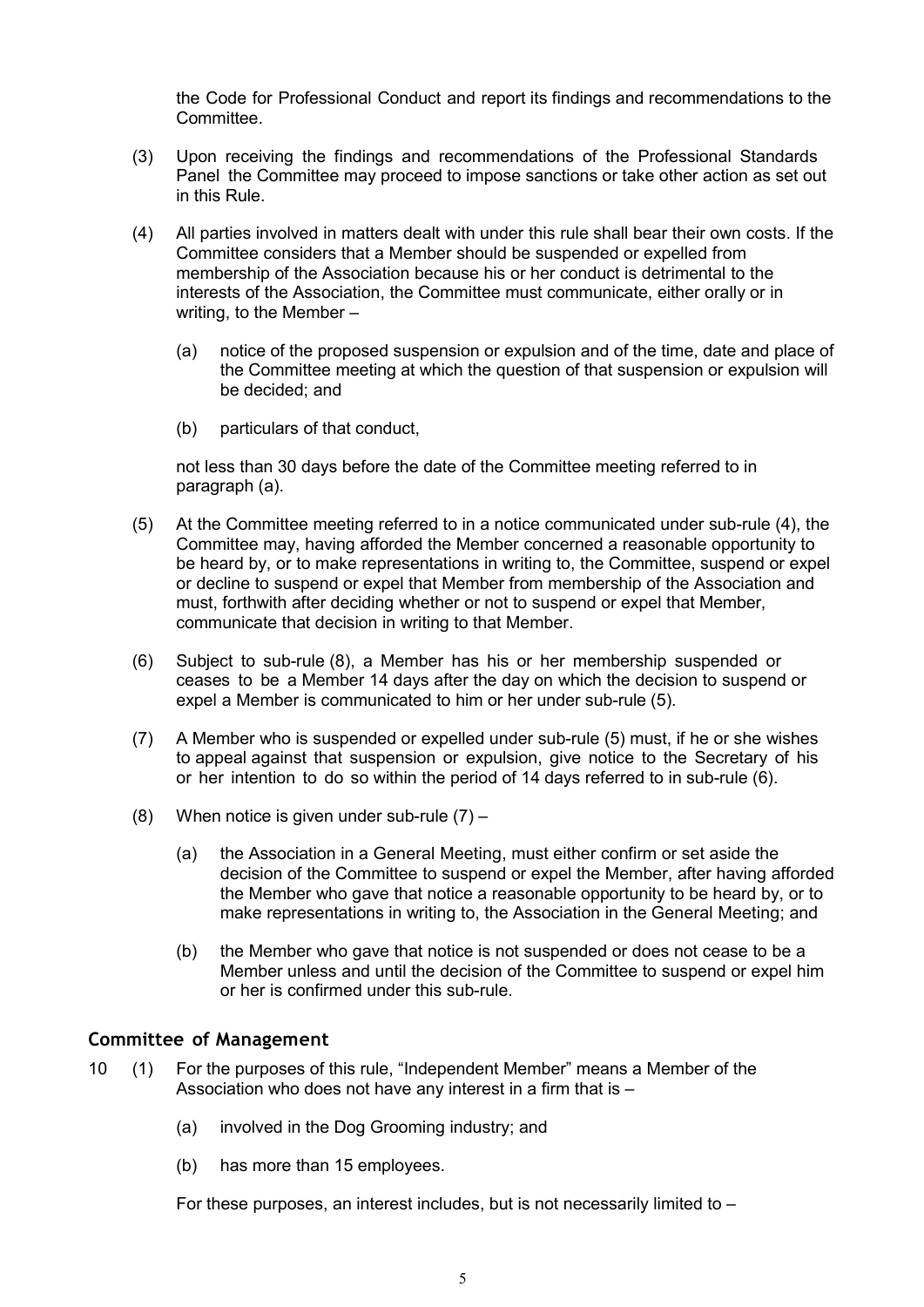- (a) being an employee or employer;
- (b) being a supplier;
- (c) being a franchisee or franchisor;
- (d) being a director or officer; or
- (e) having a substantial financial investment or shareholding.
- (2) Subject to sub-rule (12), the affairs of the Association will be managed exclusively by a Committee of Management consisting of no less than 6 members, no more than 3 of whom are other than Independent Members.
- (3) Committee Members must be elected to membership of the Committee at an Annual General Meeting or appointed under sub-rule (10).
	- (a) Election of Committee Members at a General Meeting will be done in the following way –
		- (i) there will first be an election of 3 Committee Members where any Member eligible for election may be nominated;
		- (ii) there will then be an election of the remaining Committee Members, where only Independent Members who are otherwise eligible for election may be nominated.
- (4) Subject to sub-rule (10), a Committee Member's term will be from his or her election at an Annual General Meeting until the election referred to in sub-rule (3) at the next Annual General Meeting after his or her election, but he or she is eligible for re-election to membership of the Committee.
- (5) Except for nominees under sub-rule (9), a person is not eligible for election to membership of the Committee unless a Member has nominated him or her for election by delivering notice in writing of that nomination, signed by –
	- (a) the nominator; and
	- (b) the nominee to signify his or her willingness to stand for election,

to the Secretary not less than 7 days before the day on which the Annual General Meeting concerned is to be held.

- (6) If the Secretary considers that a nominee for a position that is open only to Independent Members does not meet the criteria in sub-rule (1), they shall advise the nominee and invite them to withdraw their nomination. If the Member does not agree to withdraw the nomination, the Secretary shall refer the matter to the Committee, who will determine whether the nominee is eligible according to the criteria in sub-rule (1).
- (7) A person who is eligible for election or re-election under this rule may
	- (a) propose or second himself or herself for election or re-election; and
	- (b) vote for himself or herself.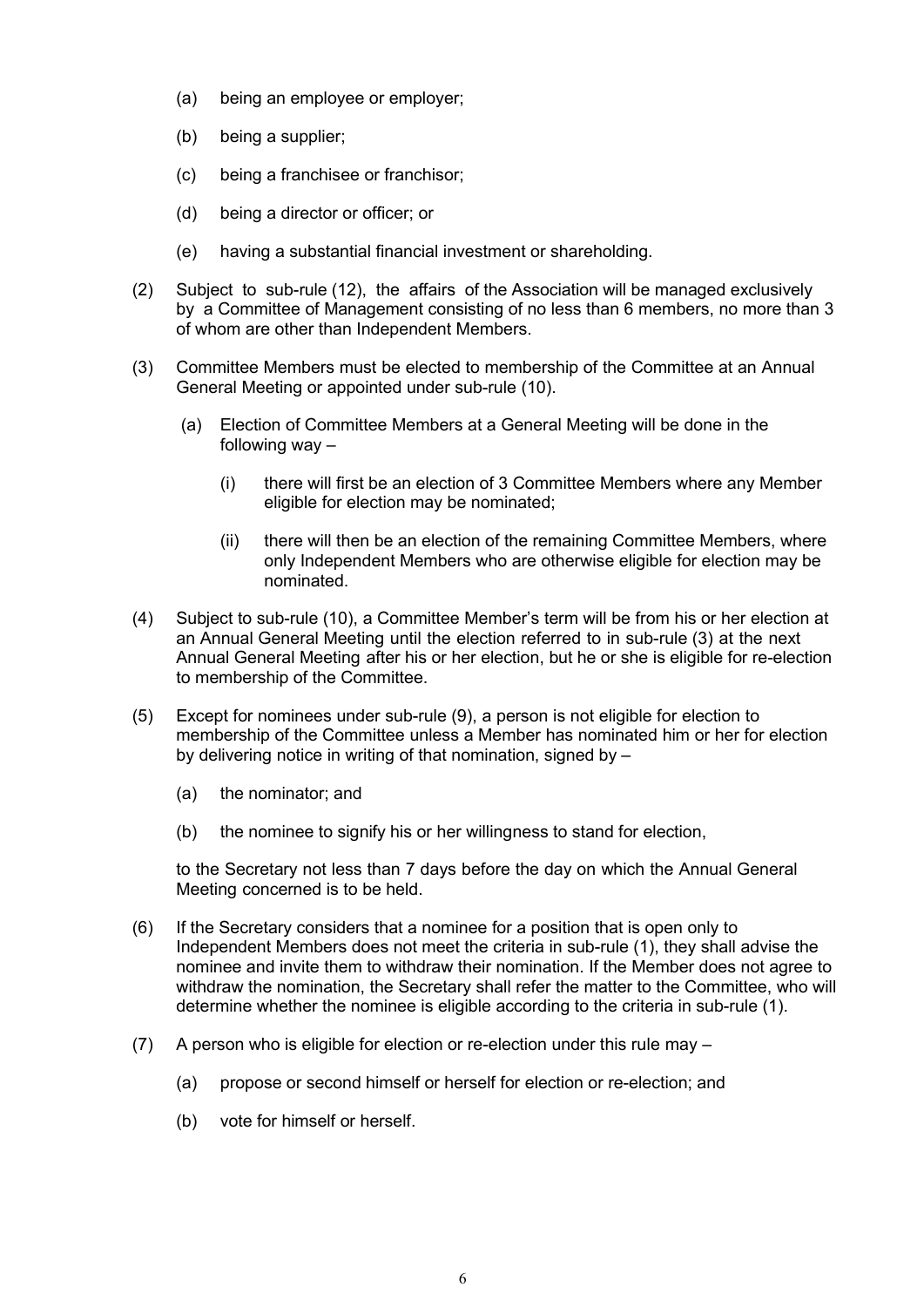- (8) If the number of persons nominated in accordance with sub-rule (5) for election to membership of the Committee does not exceed the number of vacancies in that membership to be filled –
	- (a) the Secretary must report accordingly to; and
	- (b) the Chairperson must declare those persons to be duly elected as members of the Committee at;

the Annual General Meeting concerned.

- (9) If vacancies remain on the Committee after the declaration under sub-rule (8), additional nominations of Committee Members may be accepted from the floor of the Annual General Meeting. If such nominations from the floor do not exceed the number of vacancies the Chairperson must declare those persons to be duly elected as members of Committee. Where the number of nominations from the floor exceeds the remaining number of vacancies on the Committee, elections for those positions must be conducted.
- (10) If a vacancy remains on the Committee after the application of sub-rule (8), or when a casual vacancy within the meaning of rule 14 occurs in the membership of the Committee –
	- (a) the Committee may appoint a Member to fill that vacancy; and
	- (b) a Member appointed under this sub-rule will
		- (i) hold office until the election referred to in sub-rule (3); and
		- (ii) be eligible for election to membership of the Committee, at the next following Annual General Meeting.
- (11) When filling a vacancy in accordance with sub-rule (9) or (10), vacancies in positions required to be filled by Independent Members shall be distinguished, such that at any time, no more than 3 of the Committee Member positions will be held by members other than Independent Members.
- (12) The Committee may delegate, in writing, to one or more sub-committees (consisting of such Member or Members of the Association as the Committee thinks fit) the exercise of such functions of the Committee as are specified in the delegation other than –
	- (a) the power of delegation; and
	- (b) a function which is a duty imposed on the Committee by the Act or any other law.
- (13) Any delegation under sub-rule (12) may be subject to such conditions and limitations as to the exercise of that function or as to time and circumstances as are specified in the written delegation and the Committee may continue to exercise any function delegated.
- (14) The Committee may, in writing, revoke wholly or in part any delegation under sub-rule (12).
- (15) At the first Committee meeting following the Annual General Meeting, the Committee Members shall elect, from their own number, persons to the following positions –
	- (a) Chairperson;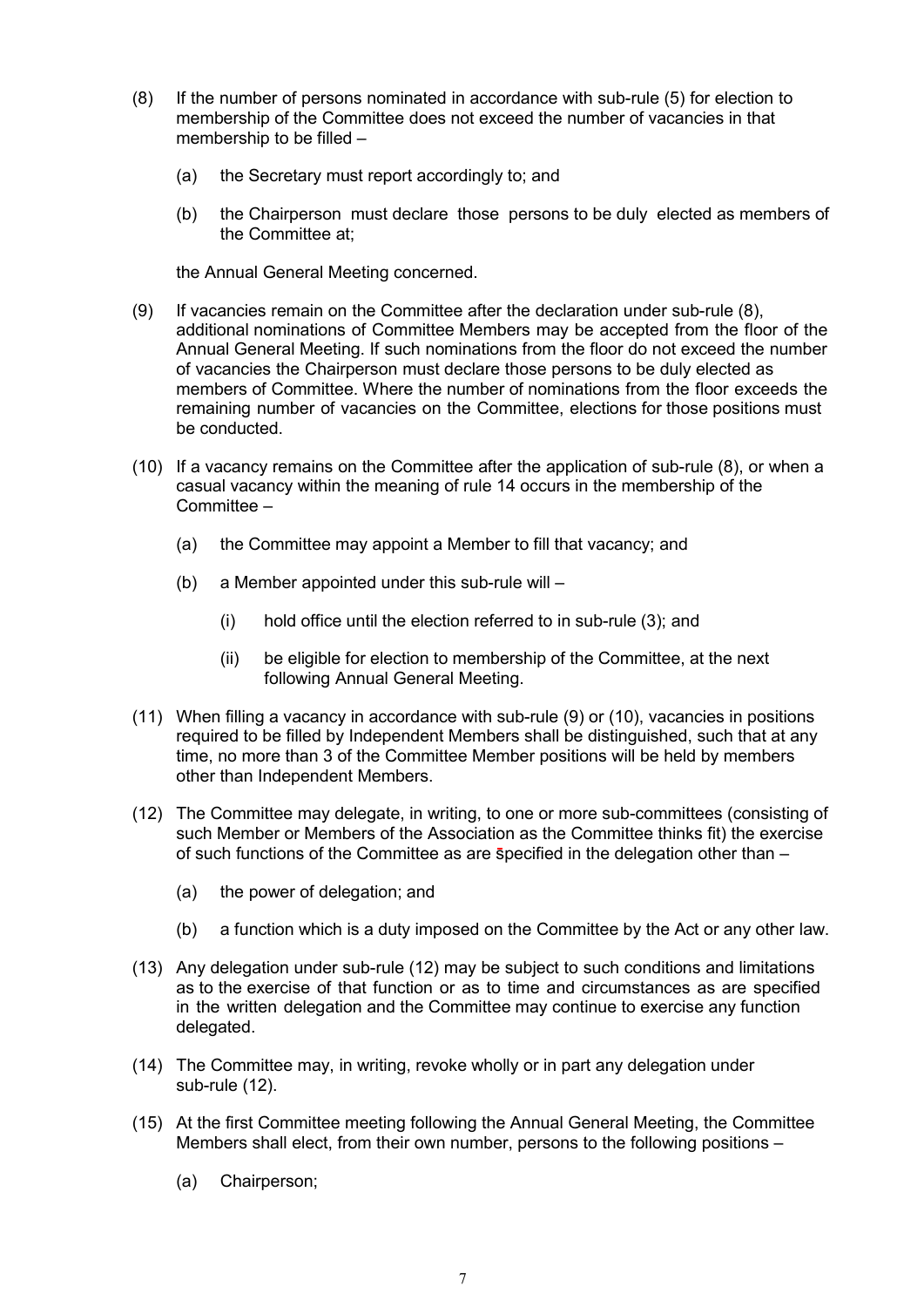- (b) Vice-Chairperson;
- (c) Secretary;
- (d) Treasurer; and
- (e) other positions determined by the Committee.
- (16) The occupants of the positions in sub-rule (15) hold office until
	- (a) a new occupant is elected under that sub-rule; or
	- (b) a casual vacancy occurs by reason of one of the circumstances described in rule 14.

# **Payments to Committee Members**

10A  $(1)$  In this rule –

"Committee Member" includes a member of a subcommittee;

"Committee Meeting" includes a meeting of a subcommittee.

- (2) A Committee Member is entitled to be paid out of the funds of the Association for any out-of-pocket expenses for travel and accommodation only if approved by the Committee and only when properly incurred –
	- (a) in attending a Committee Meeting or
	- (b) in attending a General Meeting; or
	- (c) otherwise in connection with the Association's business.
- (3) Apart from a payment authorised under rule 10A (2), no payment shall be made to a member of the Committee out of the funds of the Association unless the payment is authorised by resolution of the Association.

# **Chairperson and Vice-Chairperson**

- 11 (1) Subject to this rule, the Chairperson must preside at all General Meetings and Committee meetings.
	- (2) In the event of the absence from a General Meeting of  $-$ 
		- (a) the Chairperson, the Vice-Chairperson; or
		- (b) both the Chairperson and the Vice-Chairperson,

a Member elected by the other Members present at the General Meeting must preside at the General Meeting.

- (3) In the event of the absence from a Committee meeting of  $-$ 
	- (a) the Chairperson, the Vice-Chairperson; or
	- (b) both the Chairperson and the Vice-Chairperson,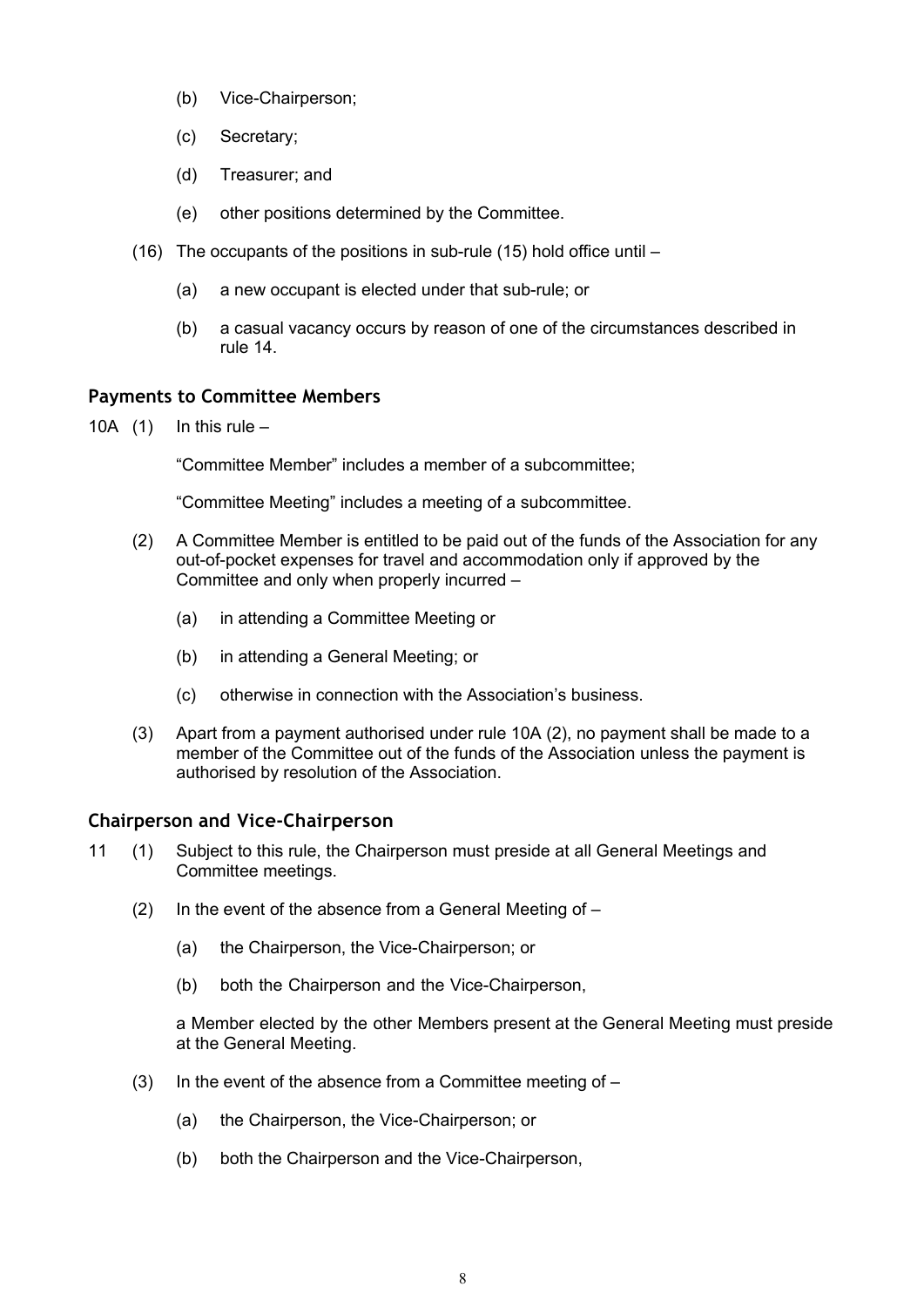a Committee Member elected by the other Committee Members present at the Committee meeting, must preside at the Committee meeting.

## **Secretary**

- 12 The Secretary must
	- (a) co-ordinate the correspondence of the Association;
	- (b) keep full and correct minutes of the proceedings of the Committee and of the Association;
	- (c) comply on behalf of the Association with
		- (i) section 53 of the Act with respect to the register of Members of the Association, as referred to in rule 6;
		- (ii) section 35 of the Act by keeping and maintaining in an up to date condition the rules of the Association and, upon the request of a Member of the Association, must make available those rules for the inspection of the Member and the Member may make a copy of or take an extract from the rules but will have no right to remove the rules for that purpose; and
		- (iii) section 53 of the Act by maintaining a record of  $-$ 
			- (A) the names and residential or postal addresses of the persons who hold the offices of the Association provided for by these rules, including all offices held by the persons who constitute the Committee and persons who are authorised to use the common seal of the Association under rule 22; and
			- (B) the names and residential or postal addresses of any persons who are appointed or act as trustees on behalf of the Association, and the Secretary must, upon the request of a Member of the Association, make available the record for the inspection of the Member and the Member may make a copy of or take an extract from the record but will have no right to remove the record for that purpose;
	- (d) unless the Members resolve otherwise at a General Meeting, have custody of all books, documents, records and registers of the Association, including those referred to in paragraph (c) but other than those required by rule 13 to be kept and maintained by, or in the custody of, the Treasurer; and
	- (e) perform such other duties as are imposed by these rules on the Secretary.

# **Treasurer**

- 13 The Treasurer must
	- (a) be responsible for the receipt of all moneys paid to or received by, or by him or her on behalf of, the Association and must issue receipts for those moneys in the name of the Association;
	- (b) pay all moneys referred to in paragraph (a) into such account or accounts of the Association as the Committee may from time to time direct;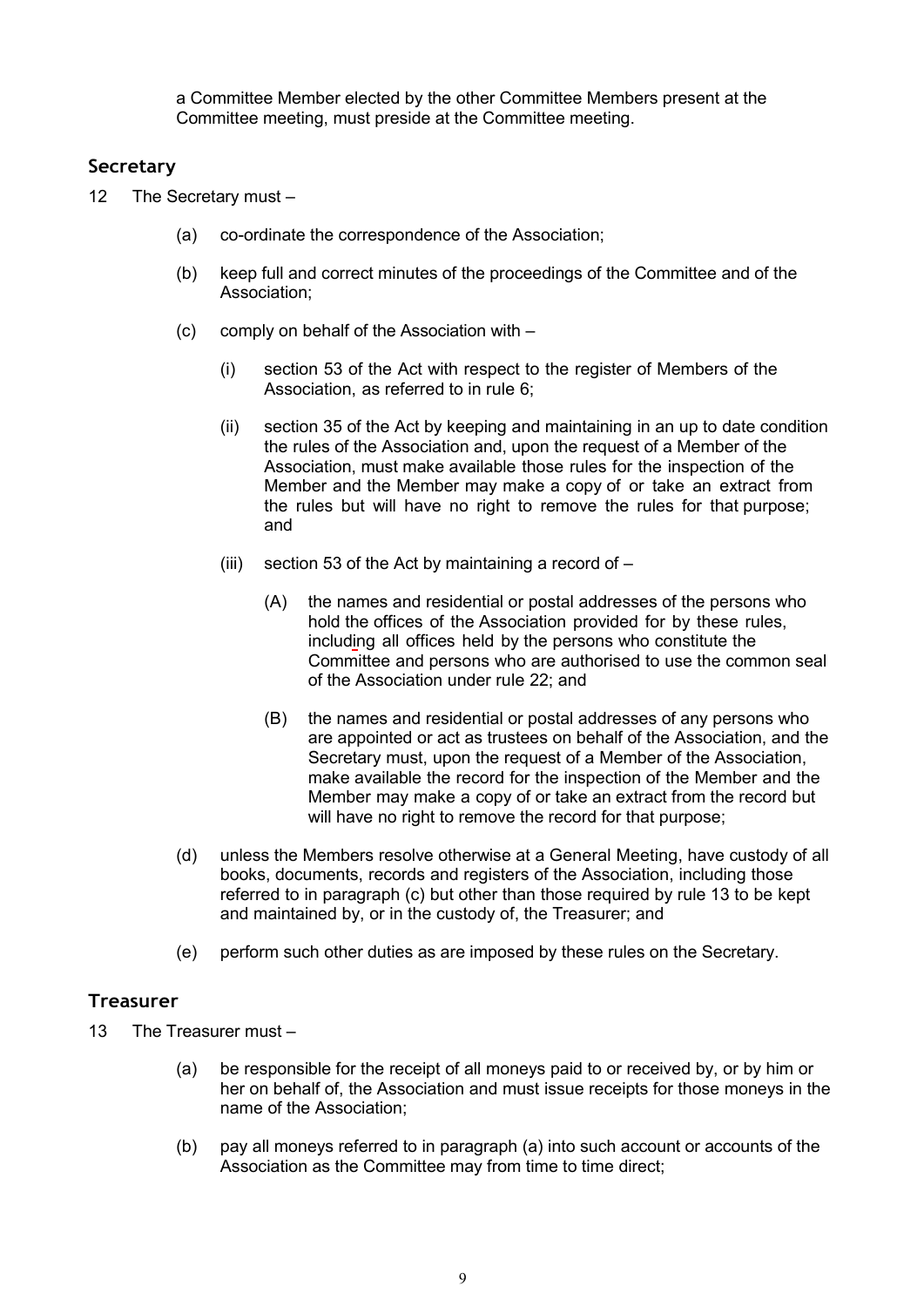- (c) make payments from the funds of the Association with the authority of a General Meeting or of the Committee and in so doing ensure that all cheques are signed by himself or herself and at least one other authorised Committee Member, or by any two others as are authorised by the Committee;
- (d) comply on behalf of the Association with sections 66 and 67 of the Act with respect to the accounting records of the Association by –
	- (i) keeping such accounting records as correctly record and explain the financial transactions and financial position of the Association;
	- (ii) keeping its accounting records in such manner as will enable true and fair accounts of the Association to be prepared from time to time;
	- (iii) keeping its accounting records in such manner as will enable true and fair accounts of the Association to be conveniently and properly audited; and
	- (iv) submitting to Members at each Annual General Meeting of the Association accounts of the Association showing the financial position of the Association at the end of the immediately preceding Financial Year.
- (e) whenever directed to do so by the Chairperson, submit to the Committee a report, balance sheet or financial statement in accordance with that direction;
- (f) unless the Members resolve otherwise at a General Meeting, have custody of all securities, books and documents of a financial nature and accounting records of the Association, including those referred to in paragraphs (d) and (e); and
- (g) perform such other duties as are imposed by these rules on the Treasurer.

## **Casual vacancies in membership of Committee**

- 14 A casual vacancy occurs in the office of a Committee Member and that office becomes vacant if the Committee Member –
	- (a) dies;
	- (b) resigns by notice in writing delivered to the Chairperson or, if the Committee Member is the Chairperson, to the Vice-Chairperson and that resignation is accepted by resolution of the Committee;
	- (c) is convicted of an offence under the Act;
	- (d) is permanently incapacitated by mental or physical ill-health;
	- (e) is absent from more than
		- (i) 3 consecutive Committee meetings; or
		- (ii) 3 Committee meetings in the same Financial Year without tendering an apology to the person presiding at each of those Committee meetings;

of which meetings the member received notice, and the Committee has resolved to declare the office vacant;

(f) ceases to be a Member of the Association; or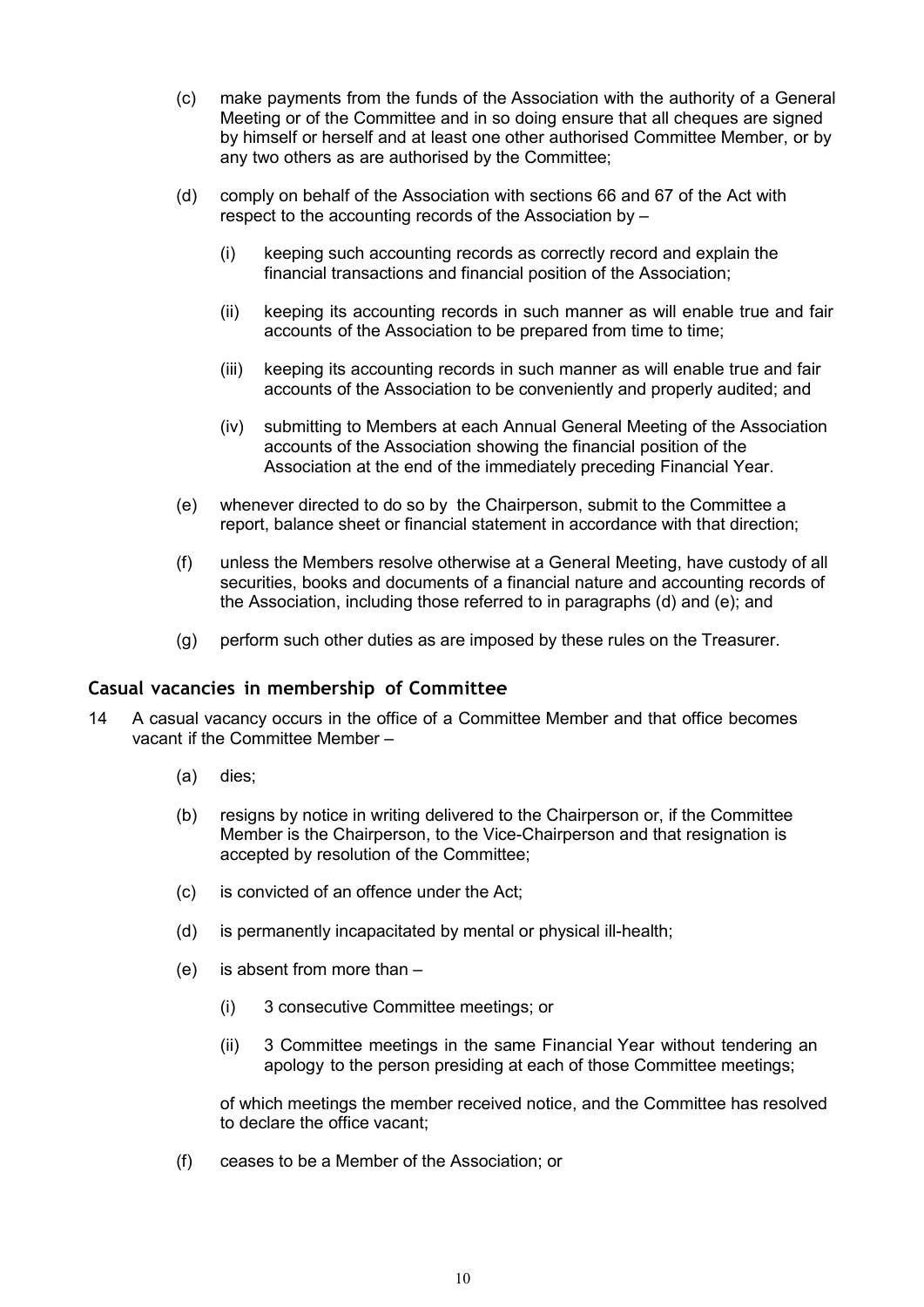(g) is the subject of a resolution passed by a General Meeting of Members terminating his or her appointment as a Committee Member.

#### **Proceedings of Committee**

- 15 (1) The Committee must meet together for the dispatch of business not less than twice in each year and the Chairperson, or at least half the members of the Committee, may at any time Convene a meeting of the Committee.
	- (2) Each Committee Member has a deliberative vote.
	- (3) A question arising at a Committee meeting must be decided by a majority of votes, but, if there is no majority, the person presiding at the Committee meeting will have a casting vote in addition to his or her deliberative vote.
	- (4) At a Committee meeting 3 (THREE) Committee Members constitute a quorum.
	- (5) Subject to these rules, the procedure and order of business to be followed at a Committee meeting must be determined by the Committee Members present at the Committee meeting.
	- (6) As required under sections 42 and 43 of the Act, a Committee Member having any material personal interest in a matter being considered at a Committee meeting (except if that material personal interest exists only by virtue of the fact that the member of the Committee is a member of a class of persons for whose benefit the Association is established or is an interest that the member has in common with all, or a substantial proportion of, the Members of the Association), must –
		- (a) as soon as he or she becomes aware of that interest, disclose the nature and extent of his or her interest to the Committee;
		- (b) disclose the nature and extent of the interest at the next General Meeting of the Association; and
		- (c) not take part in or be present during any deliberations or decision of the Committee with respect to that matter.
	- (7) Sub-rule (6) (a) does not apply with respect to an interest that exists only by virtue of the fact that the member of the Committee is an employee of the Association.
	- (8) The Secretary must cause every disclosure made under sub-rule (6) (a) by a member of the Committee to be recorded in the minutes of the meeting of the Committee at which it is made.
	- (9) Notwithstanding any other provision of this rule, a decision of the Committee may be made by electronic mail circular in accordance with the following provisions  $-$ 
		- (a) the Chairperson, or a Committee Member upon the authority of the Chairperson, may send to all Committee Members an electronic mail message clearly outlining the proposition to be voted on and providing a return email address to which all votes are to be sent;
		- (b a Committee Member may vote in favour or against the proposition by sending an electronic mail message to the return address provided, which clearly shows a "Yes" or "No" vote in relation to the proposition;
		- (c) once a majority of all Committee Members have voted in the affirmative, the Chairperson (or a Committee Member acting upon the authority of the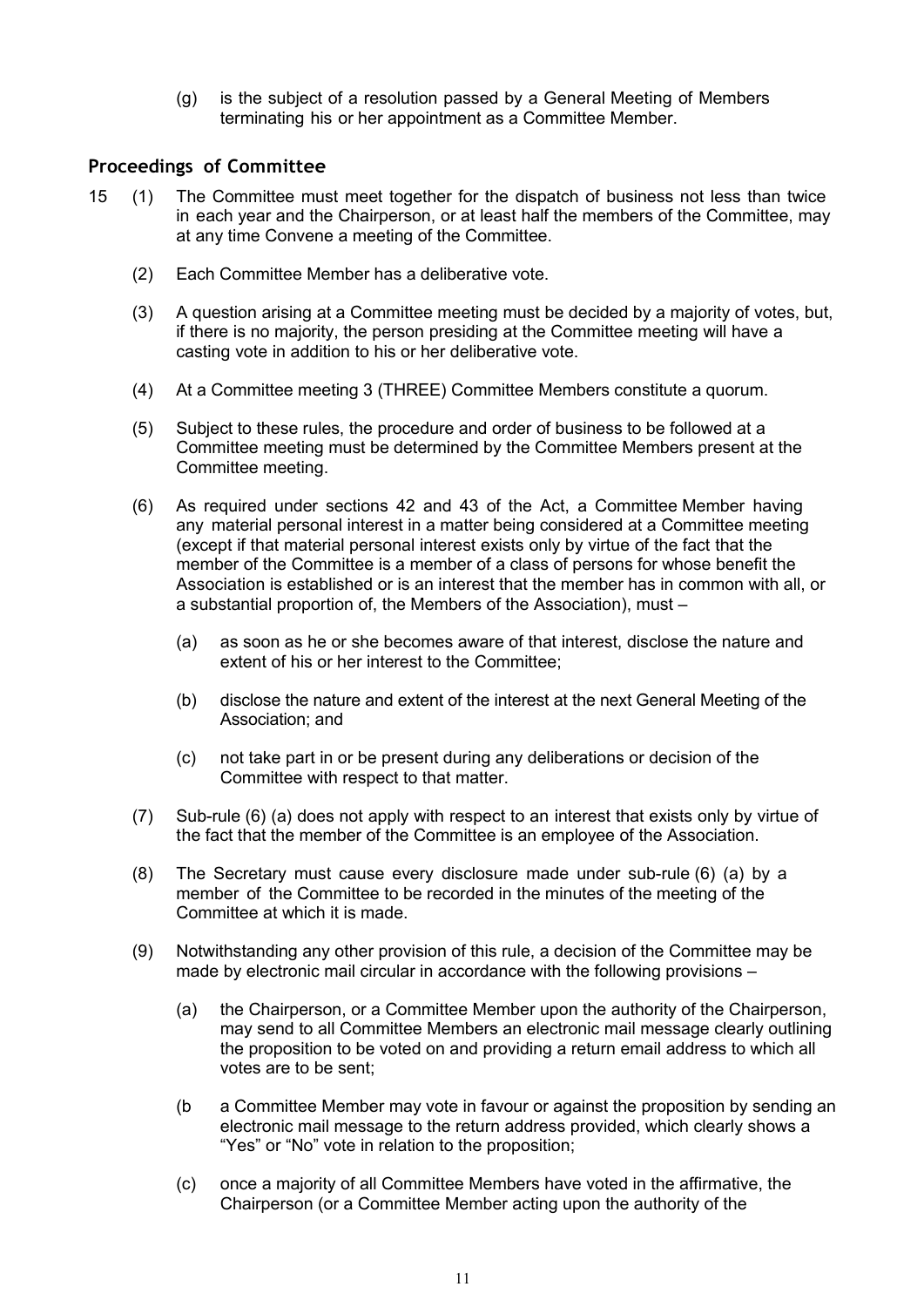Chairperson), shall advise all Committee Members by electronic mail that the resolution has been passed;

- (d) the resolution shall be minuted and the minute submitted to the next ordinary Committee Meeting for confirmation;
- (e) if a majority of Committee Members have not voted in the affirmative within 7 days of circulation of the original electronic mail message, the proposition shall be taken to have been defeated;
- (f) at any stage before Committee Members are advised in accordance with this clause that a resolution has been passed, one or more Committee Members may advise the Chairperson that they wish to have the matter dealt with at a regular Committee Meeting. If 2 or more Committee Members so advise the Chairperson, the proposition shall be withdrawn and shall be placed on the agenda for the next regular Committee Meeting.

#### **General meetings**

- 16 (1) The Committee
	- (a) may at any time Convene a Special General Meeting;
	- (b) must Convene Annual General Meetings within the time limits provided for the holding of such meetings by section 50 of the Act, that is, in every calendar year within 6 months after the end of the Association's Financial Year or such longer period as may in a particular case be allowed by the Commissioner, except for the first Annual General Meeting which may be held at any time within 18 months after incorporation; and
	- (c) must, within 30 days of
		- (i) receiving a request in writing to do so from not less than 5 (FIVE) Members, or 20% of the Members of the Association, whichever is the lower number, Convene a Special General Meeting for the purpose specified in that request; or
		- (ii) the Secretary receiving a notice under rule 9 (7),

Convene a General Meeting to deal with the appeal to which that notice relates.

- (d) must, after receiving a notice under rule 5 (5), Convene a General Meeting, no later than the next Annual General Meeting, at which the appeal referred to in the notice will be dealt with. Failing that, the applicant is entitled to address the Association at that next Annual General Meeting in relation to the Committee's rejection of his or her application and the Association at that meeting must confirm or set aside the decision of the Committee.
- (2) The Members making a request referred to in sub-rule (1) (c) (i) must
	- (a) state in that request the purpose for which the Special General Meeting concerned is required; and
	- (b) sign that request.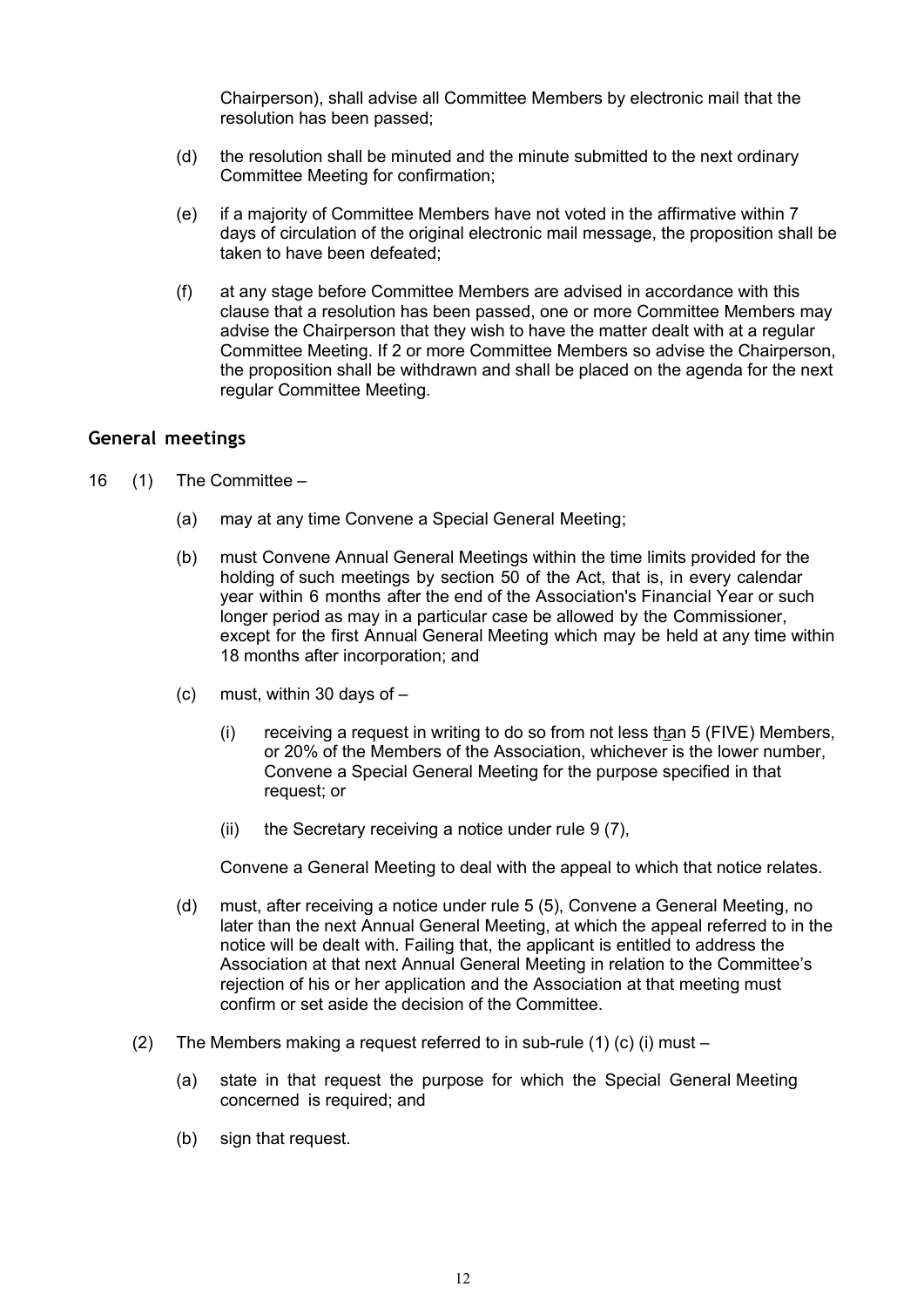- (3) If a Special General Meeting is not Convened within the relevant period of 30 days referred to –
	- (a) in sub-rule (1) (c) (i), the Members who made the request concerned may themselves Convene a Special General Meeting as if they were the Committee; or
	- (b) in sub-rule (1) (c) (ii), the Member who gave the notice concerned may him or herself Convene a Special General Meeting as if he or she were the Committee.
- (4) When a Special General Meeting is Convened under sub-rule (3) (a) or (b) the Association must pay the reasonable expenses of convening and holding the Special General Meeting.
- (5) Subject to sub-rule (7), the Secretary must give to all Members not less than 14 days' notice of a Special General Meeting and that notice must specify –
	- (a) when and where the General Meeting concerned is to be held; and
	- (b) particulars of the business to be transacted at the General Meeting concerned and of the order in which that business is to be transacted.
- (6) Subject to sub-rule (7), the Secretary must give to all Members not less than 21 days' notice of an Annual General Meeting and that notice must specify –
	- (a) when and where the Annual General Meeting is to be held;
	- (b) the particulars and order in which business is to be transacted, as follows
		- (i) first, the consideration of the accounts and reports of the Committee;
		- (ii) second, the election of Committee Members to replace outgoing Committee Members; and
		- (iii) third, any other business requiring consideration by the Association at the General Meeting.
- (7) A Special Resolution may be moved either at a Special General Meeting or at an Annual General Meeting, however the Secretary must give to all Members not less than 21 days' notice of the meeting at which a Special Resolution is to be proposed. In addition to those matters specified in sub-rule (5) or (6), as relevant, the notice must also include the resolution to be proposed and the intention to propose the resolution as a Special Resolution.
- (8) The Secretary must give a notice under sub-rule  $(5)$ ,  $(6)$  or  $(7)$  by  $-$ 
	- (a) serving it on a Member personally; or
	- (b) sending it by post to a Member at the address of the Member appearing in the register of Members kept and maintained under rule 6 (9).

When a notice is sent by post under sub-rule (8) (b), sending of the notice will be deemed to be properly effected if the notice is sufficiently addressed and posted to the Member concerned by ordinary prepaid mail.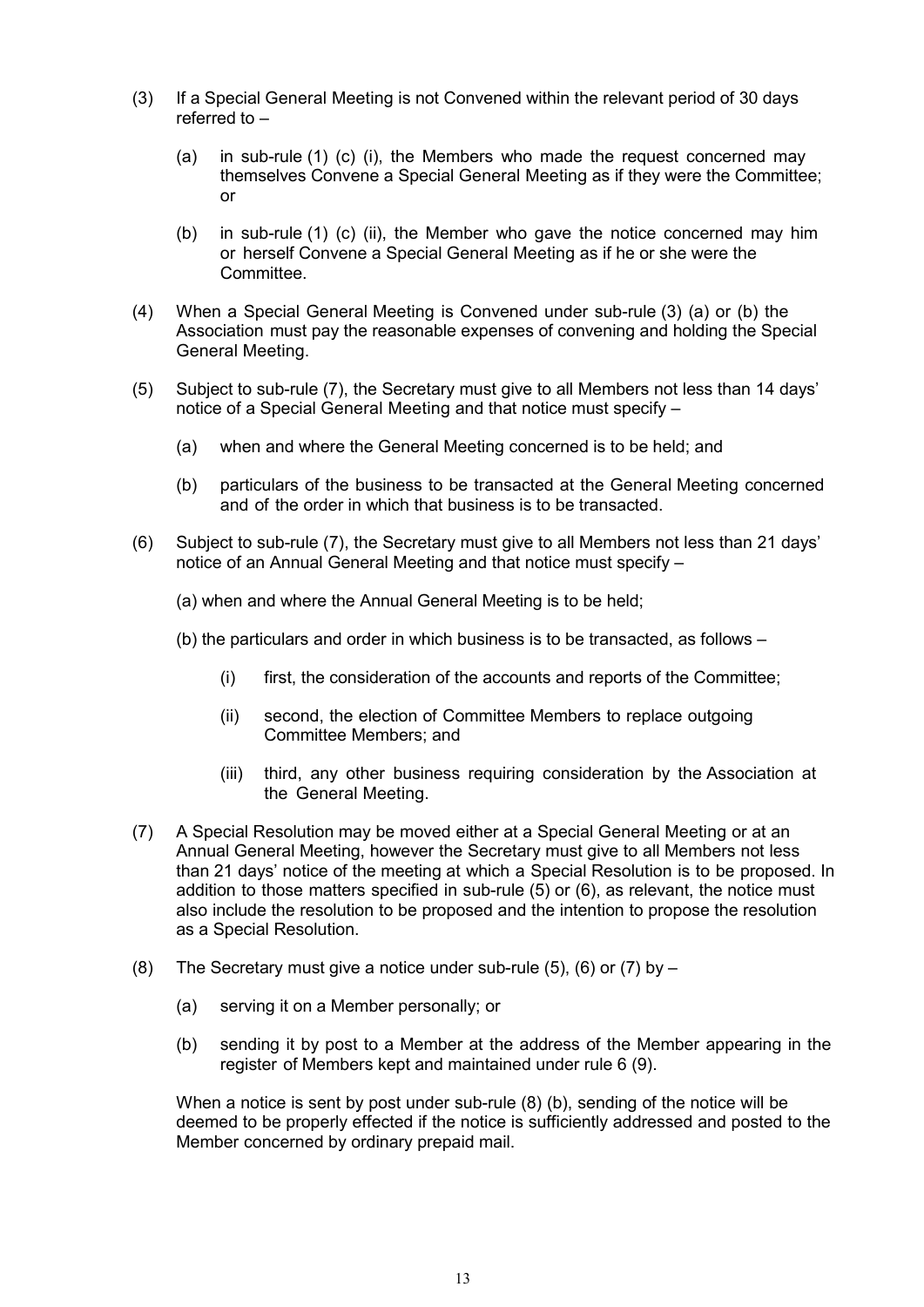# **Quorum and proceedings at General Meetings**

- 17 (1) At a General Meeting 5 Members present in person constitute a quorum.
	- (2) If within 30 minutes after the time specified for the holding of a General Meeting in a notice given under rule 16 (5) or (6) –
		- (a) as a result of a request or notice referred to in rule 16 (1) (c) or as a result of action taken under rule 16 (3) a quorum is not present, the General Meeting lapses; or
		- (b) otherwise than as a result of a request, notice or action referred to in paragraph (a), the General Meeting stands adjourned to the same time on the same day in the following week and to the same venue.
	- (3) If within 30 minutes of the time appointed by sub-rule (2) (b) for the resumption of an adjourned General Meeting a quorum is not present, the Members who are present in person or by proxy may nevertheless proceed with the business of that General Meeting as if a quorum were present.
	- (4) The Chairperson may, with the consent of a General Meeting at which a quorum is present, and must, if so directed by such a General Meeting, adjourn that General Meeting from time to time and from place to place.
	- (5) There must not be transacted at an adjourned General Meeting any business other than business left unfinished or on the agenda at the time when the General Meeting was adjourned.
	- (6) When a General Meeting is adjourned for a period of 30 days or more, the Secretary must give notice under rule 16 of the adjourned General Meeting as if that General Meeting were a fresh General Meeting.
	- (7) At a General Meeting
		- (a) an Ordinary Resolution put to the vote will be decided by a majority of votes cast on a show of hands, subject to sub-rule (9); and
		- (b) a Special Resolution put to the vote will be decided in accordance with section 51 of the Act as defined in rule 2, and, if a Poll is demanded, in accordance with subrules (9) and (11).
	- (8) A declaration by the Chairperson of a General Meeting that a resolution has been passed as an Ordinary Resolution at the meeting will be evidence of that fact unless, during the General Meeting at which the resolution is submitted, a Poll is demanded in accordance with sub-rule (9).
	- (9) At a General Meeting, a Poll may be demanded by the Chairperson or by three or more Members present in person or by proxy and, if so demanded, must be taken in such manner as the Chairperson directs.
	- (10) If a Poll is demanded and taken under sub-rule (9) in respect of an Ordinary Resolution, a declaration by the Chairperson of the result of the Poll is evidence of the matter so declared.
	- (11) A Poll demanded under sub-rule (9) must be taken immediately on that demand being made.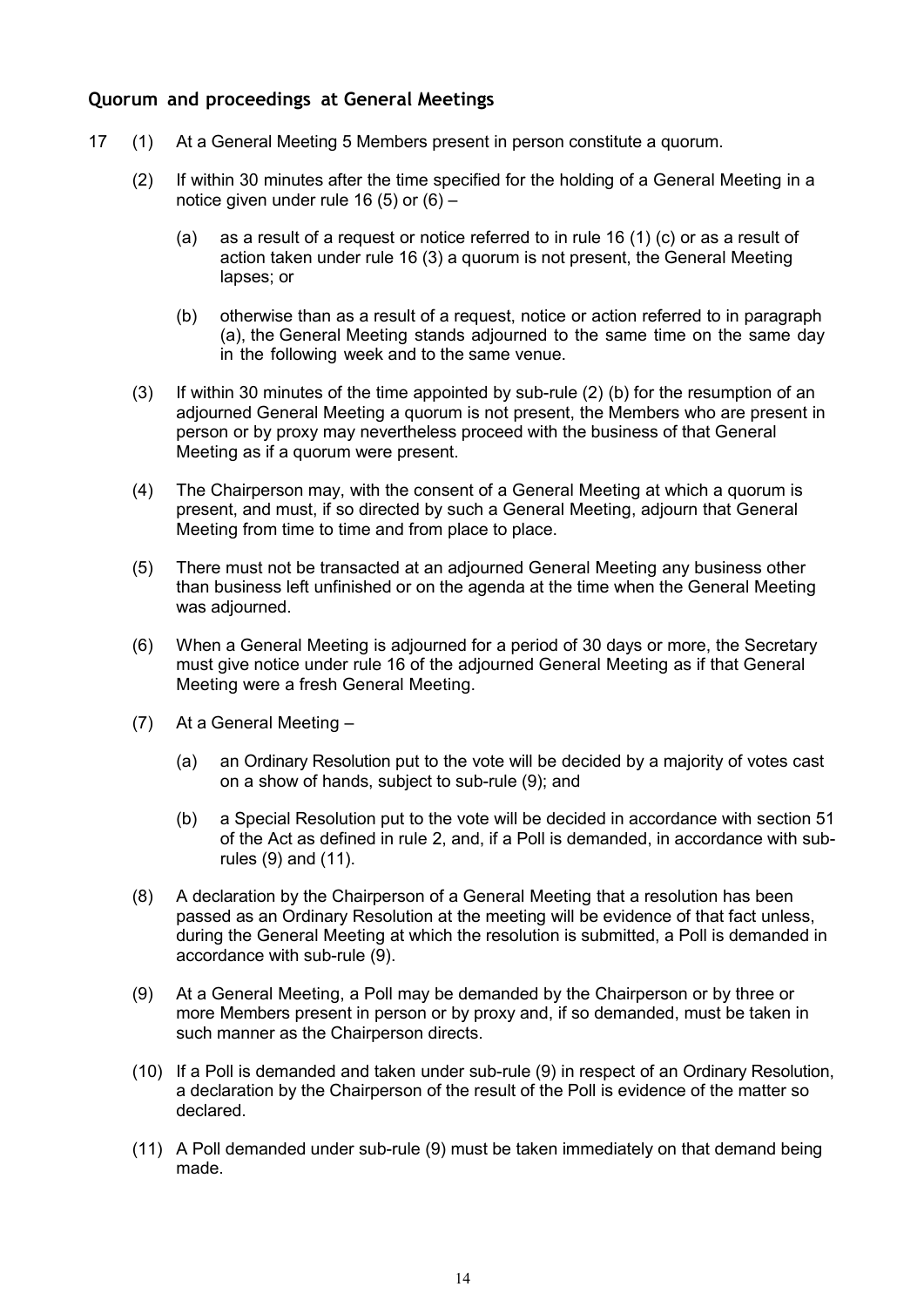#### **Minutes of meetings of Association**

- 18 (1) The Secretary must cause proper minutes of all proceedings of all General Meetings and Committee meetings to be taken and then to be entered within 30 days after the holding of each General Meeting or Committee meeting, as the case requires, in a minute book kept for that purpose.
	- (2) The Chairperson must ensure that the minutes taken of a General Meeting or Committee meeting under sub-rule (1) are checked and signed as correct by the Chairperson of the General Meeting or Committee meeting to which those minutes relate or by the Chairperson of the next succeeding General Meeting or Committee meeting, as the case requires.
	- (3) When minutes have been entered and signed as correct under this rule, they are, until the contrary is proved, evidence that –
		- (a) the General Meeting or Committee meeting to which they relate (in this sub-rule called "the meeting") was duly Convened and held;
		- (b) all proceedings recorded as having taken place at the meeting did in fact take place at the meeting; and
		- (c) all appointments or elections purporting to have been made at the meeting have been validly made.

#### **Voting rights of Members of Association**

19 Subject to these rules, each Member present in person or by proxy at a General Meeting is entitled to a deliberative vote.

#### **Proxies of members of Association**

20 A Member (in this rule called "the Appointing Member") may appoint in writing another Member who is a natural person to be the proxy of the appointing member and to attend, and vote on behalf of the Appointing Member at, any General Meeting.

#### **Rules of Association**

- 21 (1) The Association may alter or rescind these rules, or make rules additional to these rules, in accordance with the procedure set out in Division 2 of the Act, which is as follows –
	- (a) subject to sub-rule (1) (d) and (1) (e), the Association may alter its rules by Special Resolution but not otherwise;
	- (b) within one month of the passing of a Special Resolution altering its rules, or such further time as the Commissioner may in a particular case allow (on written application by the Association), the Association must lodge the following documents with the Commissioner:
		- (i) a notice of the Special Resolution setting out particulars of the alterations; and
		- (ii) a certificate in the approved form that the resolution was duly passed as a Special Resolution, signed by a member of the Committee; and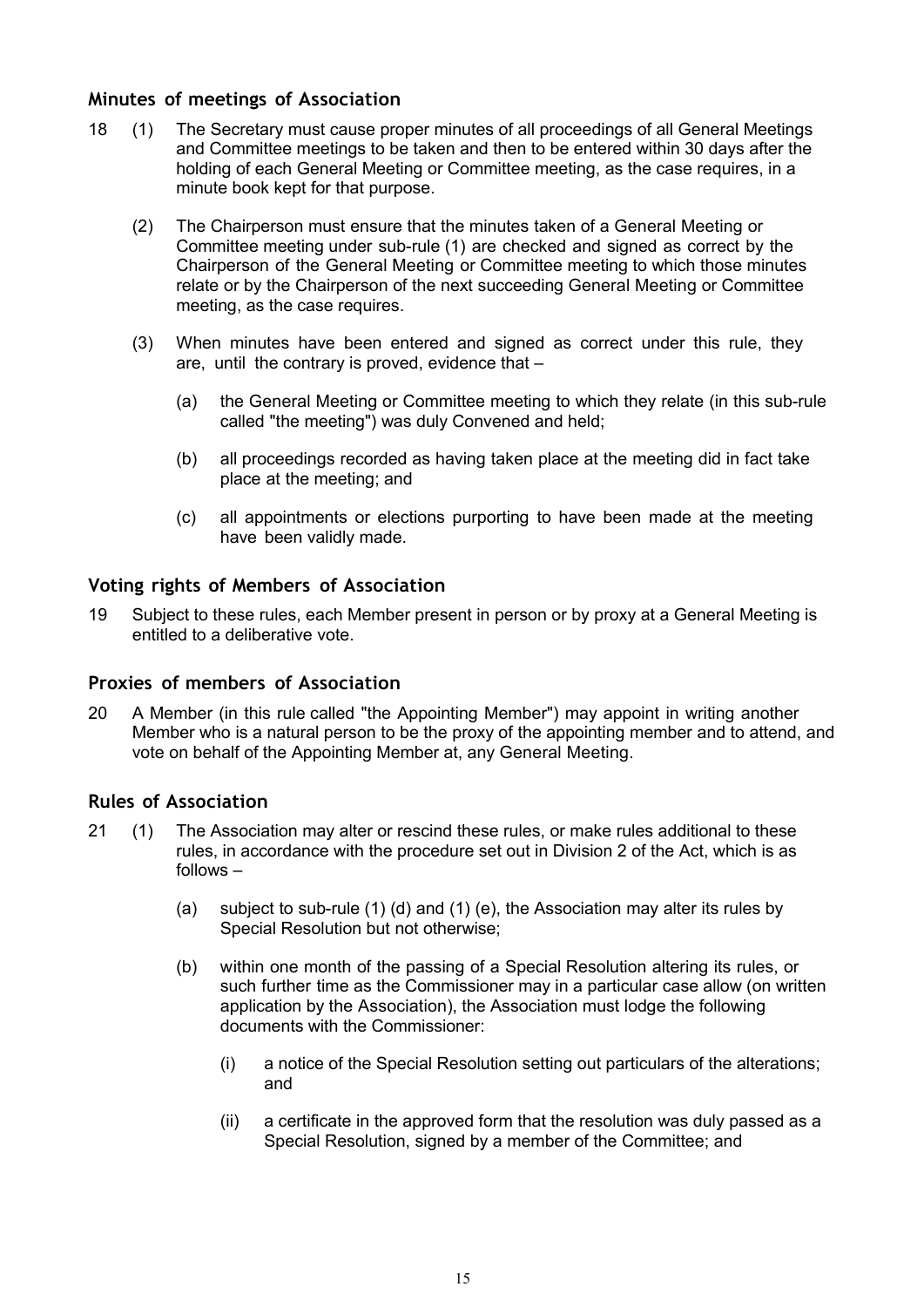- (iii) except where only the model rules will apply, a consolidated copy of the rules of the incorporated association, including all alterations to which the Special Resolution relates.
- (c) an alteration of the rules of the Association does not take effect until sub-rule (1) (b) is complied with;
- (d) an alteration of the rules of the Association having effect to change the name of the Association does not take effect until sub-rules (1) (a) to (1) (c) are complied with and the approval of the Commissioner is given to the change of name; and
- (e) an alteration of the rules of the Association having effect to alter the objects or purposes of the Association does not take effect until sub-rules (1) (a) to (1) (c) are complied with and the approval of the Commissioner is given to the alteration of the objects or purposes.
- (2) These rules bind every Member and the Association to the same extent as if every Member and the Association had signed and sealed these rules and agreed to be bound by all their provisions.

#### **Common seal of Association**

- 22 (1) The Association must have a common seal on which its corporate name appears in legible characters.
	- (2) The common seal of the Association must not be used without the express authority of the Committee and every use of that common seal must be recorded in the minute book referred to in rule 18.
	- (3) The affixing of the common seal of the Association must be witnessed by any two of the Chairperson, the Secretary and the Treasurer.
	- (4) The common seal of the Association must be kept in the custody of the Secretary or of such other person as the Committee from time to time decides.

#### **Inspection of records, etc. of Association**

23 A Member may at any reasonable time inspect without charge the books, documents, records and securities of the Association.

#### **Disputes and mediation**

- 24 (1) The grievance procedure set out in this rule applies to disputes under these rules between –
	- (a) a Member and another Member; or
	- (b) a Member and the Association; or
	- (c) if the Association provides services to non-Members, those non-Members who receive services from the Association, and the Association.
	- (2) The parties to the dispute must meet and discuss the matter in dispute, and, if possible, resolve the dispute within 14 days after the dispute comes to the attention of all of the parties.